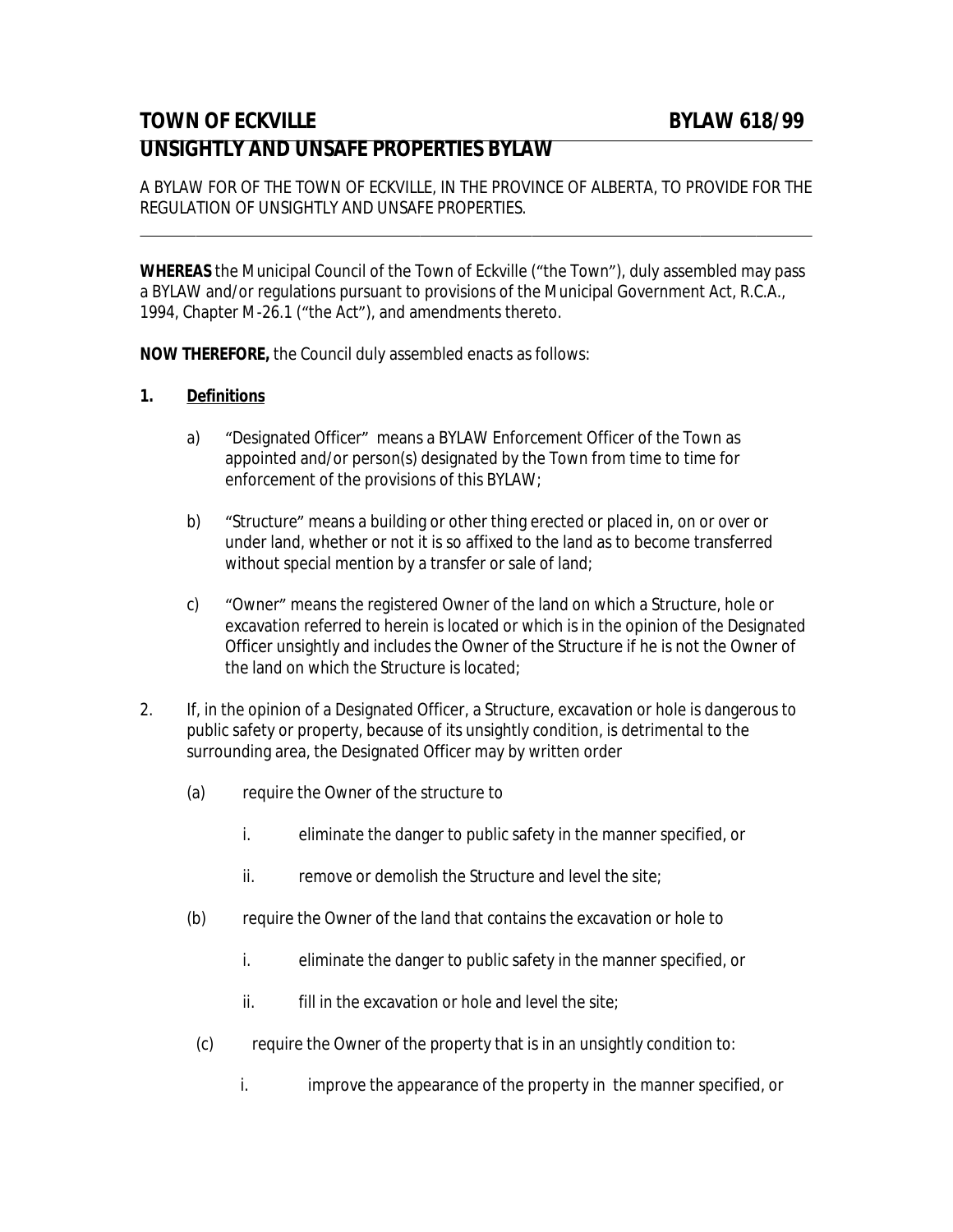- (ii) if the property is a Structure, remove or demolish the Structure and level the site.
- 3. A person who receives a written order under paragraph 2 may request council to review the order by written notice within 14 days of the date the order is received. After reviewing the order the council may confirm, vary, substitute or cancel the order.
- 4. The Town may take whatever actions or measures necessary to eliminate the danger to public safety caused by a Structure, excavation or hole to deal with the unsightly condition of property if
	- (1) (a) An order has been made under paragraph  $2$ ;
		- (b) the order contains the following statement:

"If you do not comply with this order on or before the date indicated, the Town of Eckville will take the action or measure indicated and it will be completed at your expense."

- (c) the person to whom the order is directed has not complied with the order within the time specified in the order, and
- (d) the appeal periods respecting the order have passed, if an appeal has been made, the appeal has been decided and it allows the municipality to take the actions or measures.
- (2) If a structure is being removed or demolished by a municipality under this section, the municipality may use reasonable force to remove occupants.
- 5. In an emergency, the Town will take whatever actions or measures are necessary to eliminate the emergency.
	- (1) This section applies whether or not the emergency involves a contravention of the *Municipal Government Act*, an enactment that the Town is authorized to enforce or a bylaw.
	- (2) A person who receives an oral or written order under this section requiring the person to provide labour, service, equipment or materials in an emergency must comply with the order.
	- (3) Any person who provides labour, services, equipment or materials under this section who did not cause the emergency is entitled to reasonable remuneration from the Town.
	- (4) The expenses and costs of the actions or measures, including the remuneration referred to in paragraph (4), are an amount owing to the municipality by the person who caused the emergency.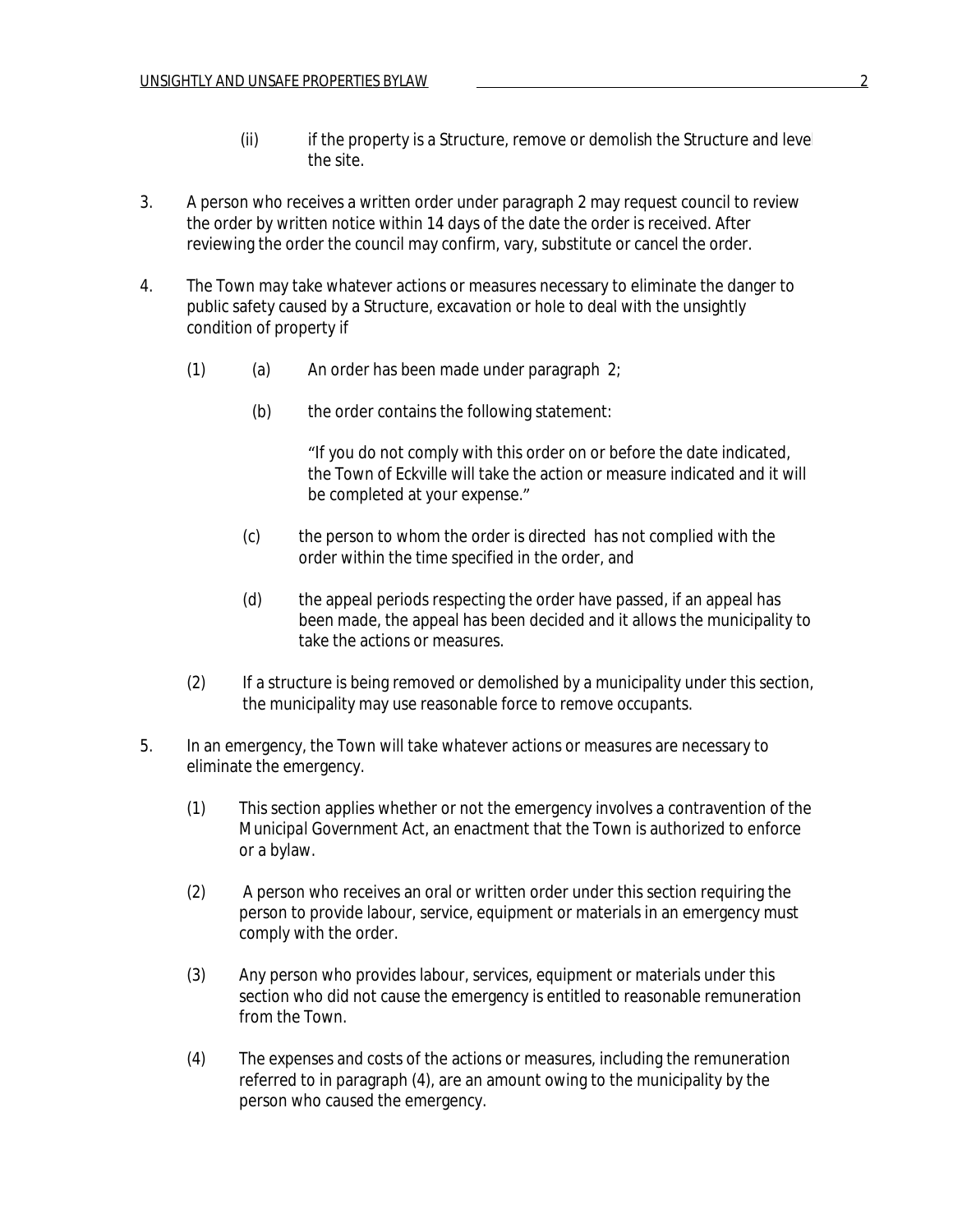- 6. The Town may add the following amounts to the tax roll of a parcel of land:
	- (1) unpaid expenses and costs referred to in paragraph 2 relating to a dangerous structure, excavation or hole in respect of the parcel or unsightly property on the parcel that are owing by the owner of the parcel;
	- (2) unpaid expenses, costs and remuneration referred to in paragraph 5 if the parcel's owner caused the emergency and the cause of the emergency was located on all or a part of the parcel.
- 7. Without restricting in any way the direction of the designated Officer in forming his or her opinion with respect to what is an unsightly premises, failure to remove litter or debris as it accumulates or to cut and control grass, dandelions and other noxious weeds will render a property unsightly and it shall be considered a nuisance which warrants the issue of an order under this BYLAW.
- 8. This BYLAW rescinds Bylaw 599/97 and shall take effect and be enforceable upon enactment by council.

Read a first time this 14th day of June, 1999.

Read a second time this 14th day of June,1999.

Read a third and final time this \_\_\_\_\_\_\_ day of June, 1999.

Mayor

Administrator